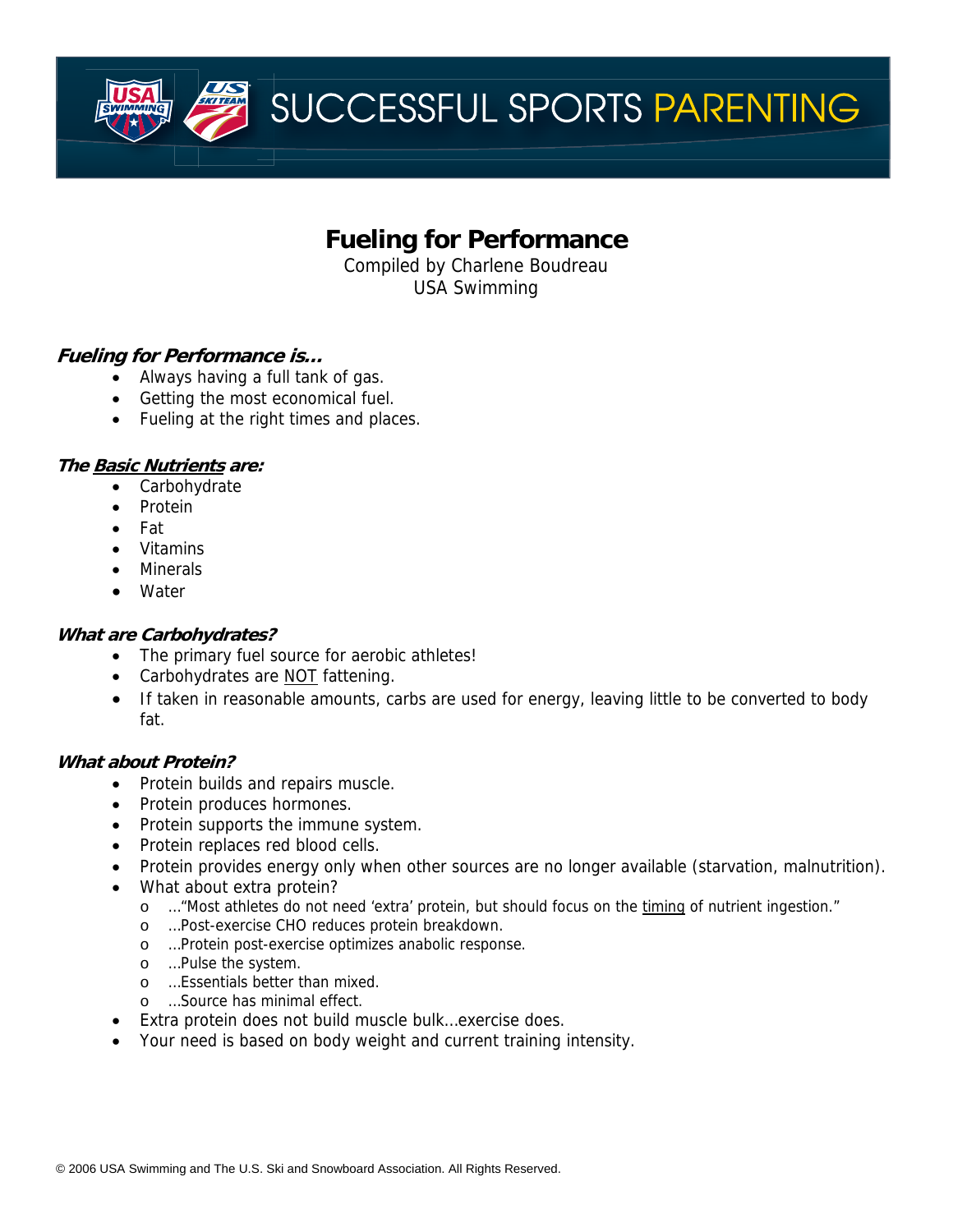

## **What about Fat?**

- Our ability to make certain fats limits our requirement to consume them.
	- o Fats are also known as "Lipids."
	- o Fat is a substance in many hormones.
	- o Fat helps control satiety (fullness after eating).
	- o Fat stores our fat-soluble vitamins (A, D, E, K).
	- o Fats deliver our essential fatty acids.
- I need Fat, but…
	- o Limit Fat intake to 25% of total calories.
	- o Trade high-fat foods for low-fat substitutes:
		- lean cuts of meat instead of meat with visible fat
		- **angel food cake instead of chocolate cake**
		- **Fig.** frozen yogurt instead of ice cream
		- **IDOM** fat salad dressing instead of regular
		- 2% or skim milk instead of whole milk
		- **baked anything instead of deep-fried!**

## **The Aerobic Athlete's Diet.**

In terms of calories...

- 60%\* should come from Carbohydrate
- 15%\* should come from Protein
- 25%\* should come from Fat

*\*Note: +/- 5% depending on seasonal variations in training and intensity. The aerobic athlete's carbohydrate intake should never drop below 50%, protein should not go above 25%, fat should not go above 30%.*

## **Nutrition Foundations…**

- Eat a Variety of Foods from all Food Groups
	- o No magic foods.
	- o No magic food groups.
	- o Vitamins and Minerals.
	- o Servings grow as YOU grow.
	- Eat Colorful Foods for vitamins, minerals, antioxidants, carbohydrates, recovery and general health
- Eat Early and Often
	- o The first 2 hrs post-workout are the most critical.
	- o Glycogen repletion can occur 2-3x faster than normal.
- Drink Early and Often

"After exercise, the dietary goal is to provide adequate energy and carbohydrates to replace muscle glycogen and to ensure rapid recovery..…..Protein consumed after exercise will provide amino acids for the building and repair of muscle tissue. Therefore, athletes should consume a mixed meal providing carbohydrates, protein and fat soon after a strenuous competition or training session."

© 2006 USA Swimming and The U.S. Ski and Snowboard Association. All Rights Reserved. (ACSM, ADA, Dietitians of Canada Joint Position Statement on Nutrition and Athletic Performance, 2000, p 2131)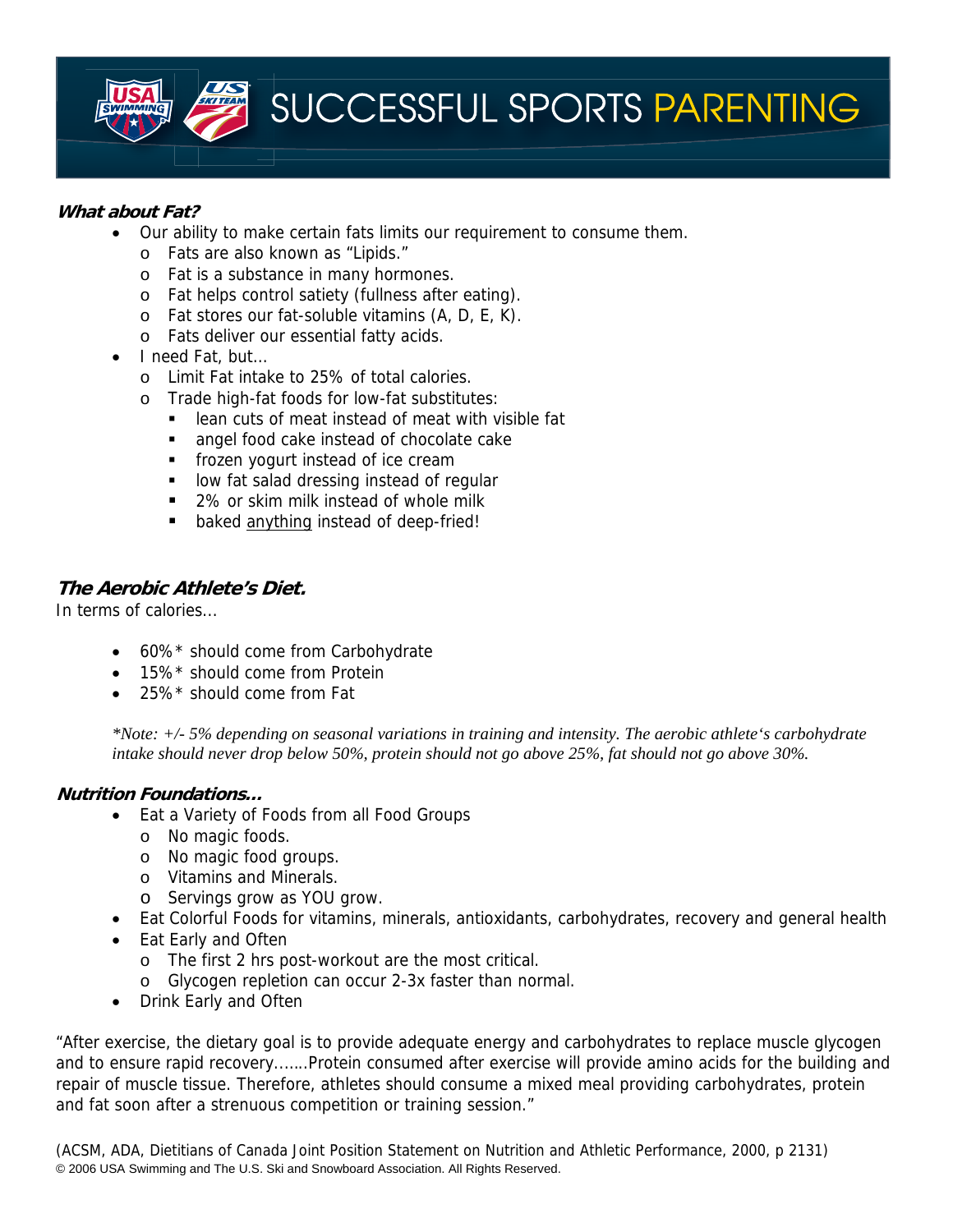

#### **Recovery Nutrition: Tips & Reminders**

- Start the replenishment process IMMEDIATELY! The "window of opportunity" for maximizing glycogen repletion starts to close as soon as exercise stops…it lasts for about 2 hours.
- Pulse the system. Try to eat something substantial every hour versus waiting for the large meal or eating only every 3-4 hours.
- Adjust post-exercise fuel intakes accordingly. Focus on maximizing glycogen repletion when practices are exhaustive. You might not need to replenish as long when workouts are not as intense.
- Most replenishment periods should continue for at least 2 hours, but may last as long as 5 hours if the workout was completely exhaustive.
- Something is better than nothing. If you just can't meet the 1.0 g/kg/hr for at least two hours recommendation, consuming some carbohydrate fuel immediately after workout will do more to help prevent chronic or long-term glycogen depletion than consuming nothing at all.

## **Show Time!**

- Focus on fueling for the day, not the race.
- Maintain energy/blood sugar levels.
- Maintain hydration.
- Timing is everything!

## **Timing is Critical**

| One Hour or less to go                       | 2-3 hours to go              | 3-4 hours to go                  |
|----------------------------------------------|------------------------------|----------------------------------|
| Fruit and vegetable juice such               | Fresh fruit and vegetable    | Fresh fruit and fruit and        |
| as orange, tomato or V-8                     | juices                       | vegetable juices                 |
| AND/OR                                       | <b>AND</b>                   | <b>AND</b>                       |
| Fresh fruit such as apples,                  | Breads, bagels, English      | Breads, bagels, baked            |
| watermelon, peaches, grapes,                 | muffins with limited amounts | potatoes, cereal with low-fat    |
| or oranges                                   | of butter, margarine, cream  | or skim milk, low-fat yogurt,    |
|                                              | cheese, or peanut butter     | sandwiches with a small          |
|                                              |                              | amount of peanut butter or       |
|                                              |                              | lean meats and cheese            |
| AND/OR                                       | AND/OR                       | AND/OR                           |
| 1 1/ <sub>2</sub> cups of a sport drink like | 4 cups of a sport drink like | 7 1/2 cups of a sport drink like |
| Gatorade                                     | Gatorade                     | Gatorade                         |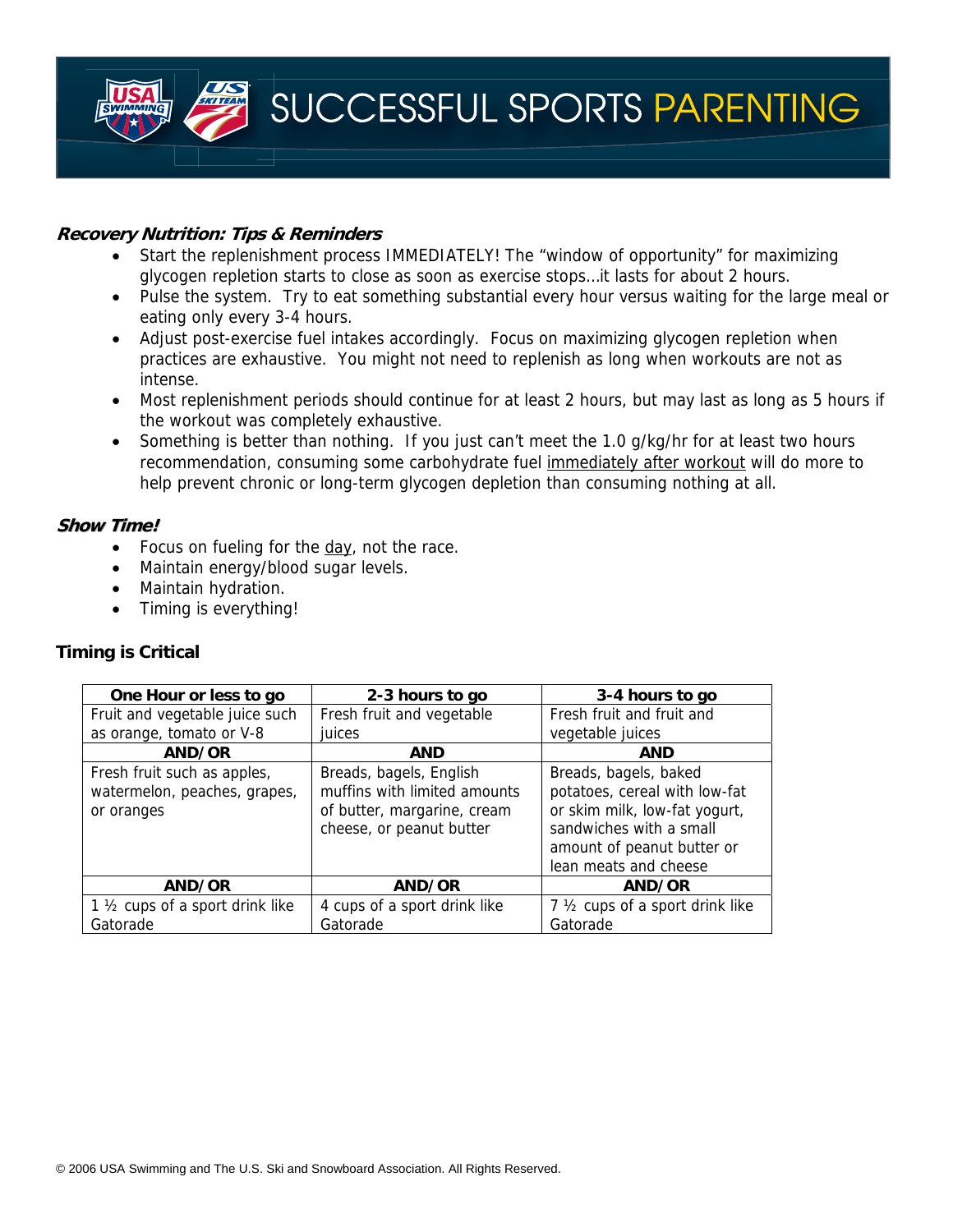# **Competition Cuisine**

#### **BREAKFAST**

- Order pancakes, waffles, French toast, bagels, cereal, English muffins, fruit or juice. These foods are all high in carbohydrates.
- Avoid high-fat choices such as bacon, sausage or biscuits and gravy.
- Pack containers of dry cereal, crackers, juice or dried fruit such as raisins and apricots; or pack fresh fruits such as apples or oranges in case the restaurant does not provide these items.
- If you eat breakfast at a fast food restaurant choose foods like cereal, fruit juice and muffins or pancakes instead of breakfast sandwiches.
- Examples of high carbohydrate breakfast meals
	- o Orange juice
	- o Fresh fruit
	- o Low-fat yogurt
	- o Pancakes with syrup
	- o 2% or skim milk OR
	- o Plain English muffin
	- o Strawberry jam
	- o Scrambled Egg
	- o Orange juice
	- o 2% or skim milk

## Breakfast at fast food restaurants:

- Hot cakes with syrup (hold the margarine and sausage)
- Orange juice
- Low-fat milk
	- OR
- Cold cereal with low-fat milk
- Orange juice
- Apple, bran or blueberry muffin

#### Breakfast at Grocery Stores and Family Style Restaurants

- Fruit flavored yogurt
- Large bran muffin or prepackaged muffins
- Banana
- Orange juice
- Low-fat milk
	- OR
- Pancakes, waffles or French toast with syrup (hold the margarine, bacon and sausage)
- Orange juice
- Low-fat milk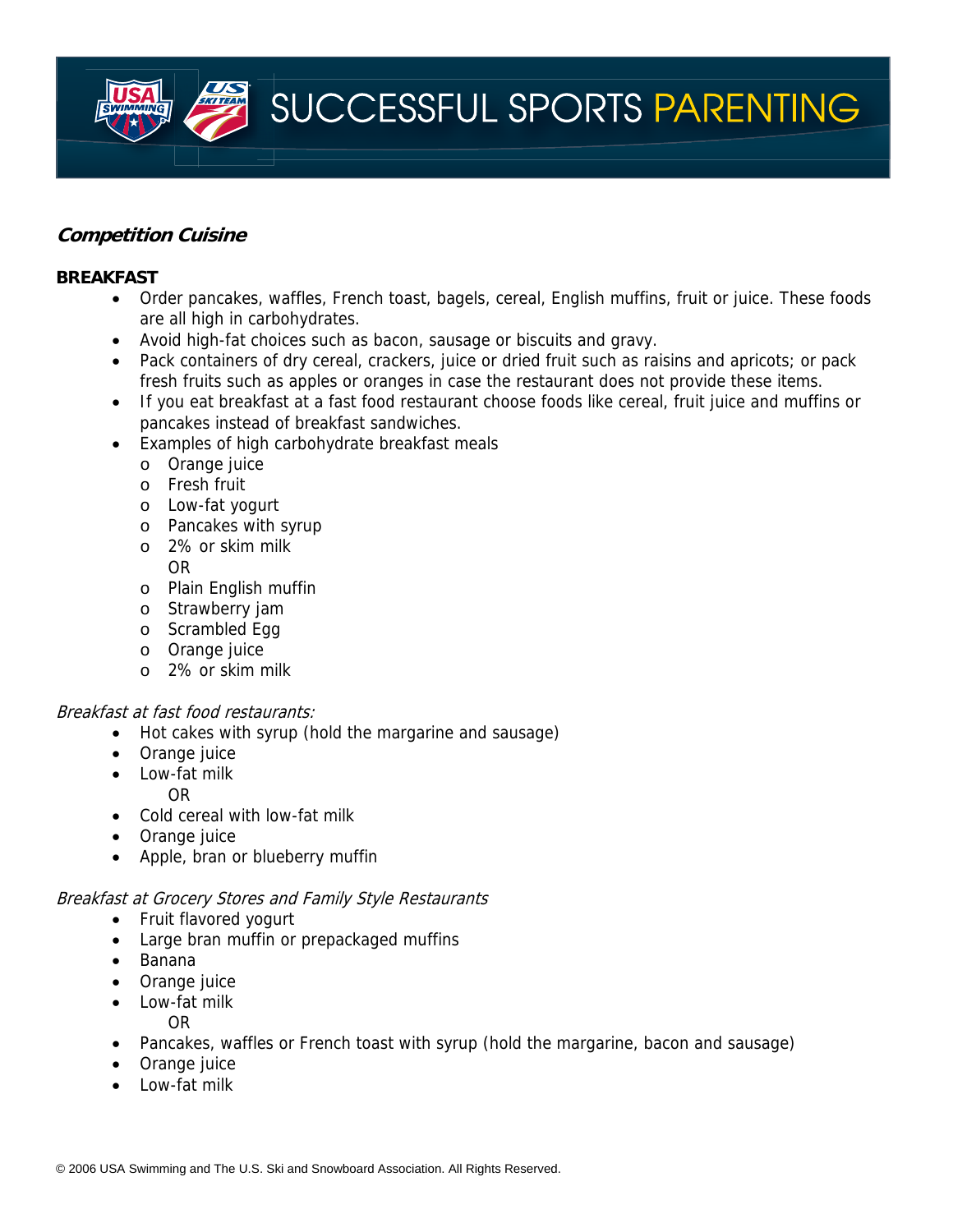

#### **LUNCH AND DINNER**

- Choose restaurants that offer pastas, breads and salads.
- Order thick crust rather than thin crust pizza for more carbohydrates.
- Order vegetables on the pizza. Avoid high fat toppings such as pepperoni and sausage.
- Order vegetable soups accompanied by crackers, bread, or muffins.
- Emphasize the bread in sandwiches, not the filling, mayonnaise or potato chips.
- Avoid deep fat fried foods such as French fries, fried fish and fried chicken.
- Choose low-fat milk or fruit juices rather than soda pop.
- Examples of high carbohydrate lunch or dinner meals
	- o Large turkey sandwich on 2 slices of whole-wheat bread
	- o Slice of low-fat cheese
	- o Lettuce, tomato
	- o Fresh vegetables like carrots and celery
	- o Low-fat yogurt
	- o Fresh fruit or fruit juice

#### **OR** OR

- o Chili on a large baked potato
- o Whole grain bread or muffin
- o Low-fat chocolate milkshake
- o Fresh fruit
- o Minestrone Soup
- o Spaghetti with Marinara Sauce
- o Salad Bar
- o Italian Bread
- o Fresh Fruit
- o 2% or skim Milk
- o Sherbet

#### OR

- o Thick crust cheese and vegetable pizza
- o Side salad
- o Fresh fruit
- o 2% or skim milk
- o Packing for Competitions

## **Packing for Competitions**

- Dry cereal (ex: Frosted Mini Wheats, Honey Nut Shredded Wheat)
- PBJ sandwich halves
- Granola bars
- Power Bars
- 100% Juice boxes
- Whole fruits (ex: orange, peach, nectarine)
- Container of berries (ex: strawberries, raspberries, blackberries)
- Yogurt w/ side of grapenuts cereal for mixing
- Individual packets of oatmeal
- Trail mix (nuts, raisins, dried cranberries, mini pretzels, chocolate chips or M&Ms)
- **Water**
- Electrolyte drink (ex: Gatorade)

© 2006 USA Swimming and The U.S. Ski and Snowboard Association. All Rights Reserved.